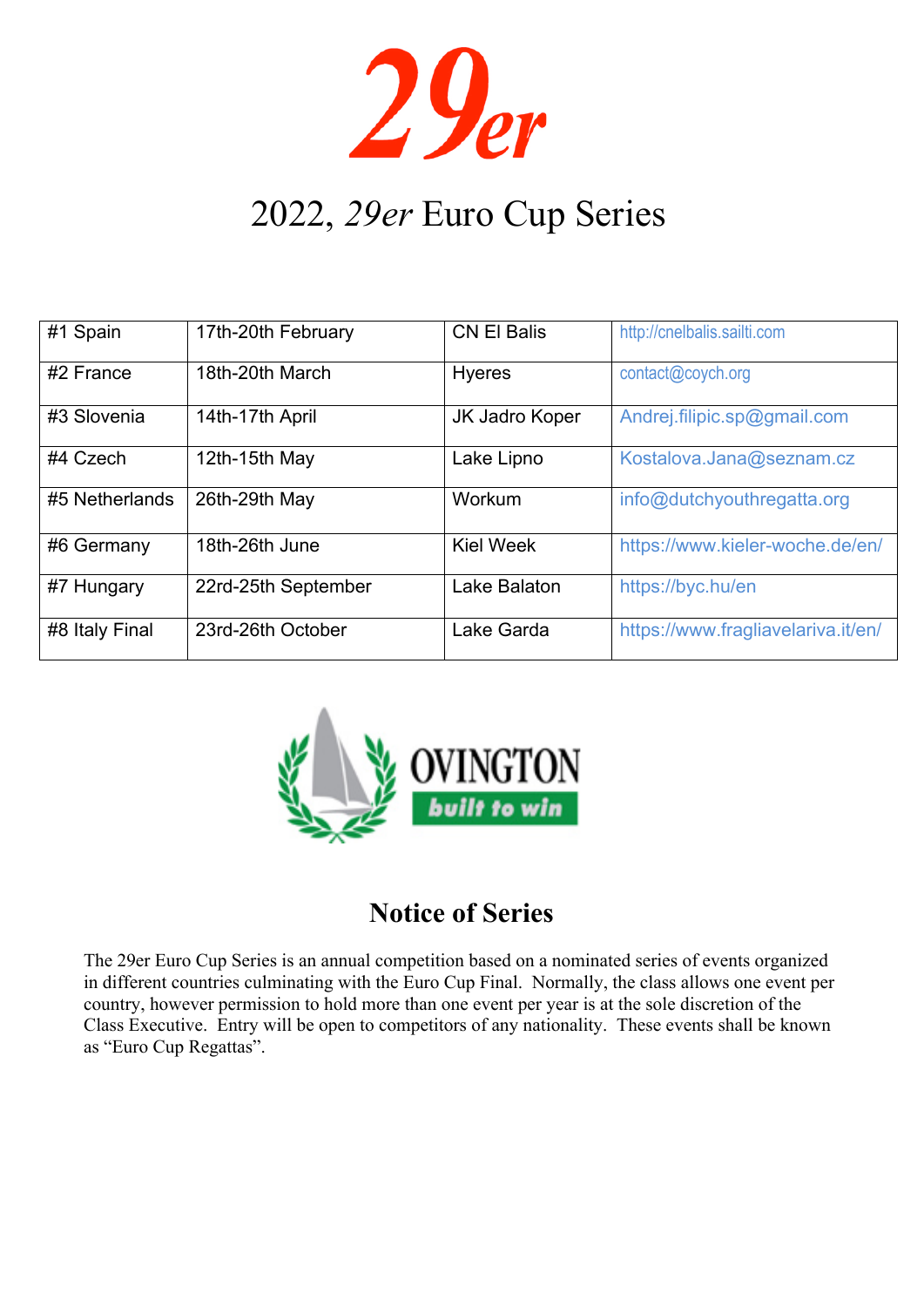# **ORGANISING AUTHORITY**

The **Organising Authority for each Euro Cup Regatta** will be the sailing venue and the National 29er Class Association of the host nation. The International Class sets the standard for these events and will collate the results for the overall series.

#### **1. RULES**

- 1.1 Racing will be governed by the rules as defined in the Racing Rules of Sailing with this Notice of Series to be followed by each Euro Cup Regatta.
- 1.2. The 29er Class Race Management guidelines will apply, however failure to follow these guidelines are not grounds for redress. https://29er.org/assets/29erMedia/pdf/29er\_Race\_Management\_Guidelines-201904.pdf

#### **2. CONDITION OF ENTRY**

- 2.1. The Regattas are open to 29er sailors who are members of the International 29er Class Association. **Sailors who are not current members prior to the first race of each event will not be scored. Class membership information may be found at:** https://int29erclass.ourclubadmin.com/index\_v1.php
- 2.2. **Some Euro Cup Regatta hosts will be required to cap entry and entry caps may vary among regattas. Entry caps, if applicable, will be clearly stated in the Notice of Race for each Euro Cup Regatta. Entries that exceed the entry cap will be placed on a waiting list. It is the responsibility of all competitors to make themselves aware of the requirements and entry caps of each Euro Cup Regatta and plan accordingly.**

#### 2.3. **COVID-19 Protocols:**

**All Euro Cup Regattas, including the Final, are subject to all COVID-19 related public health protocols and regulations set forth by the national, regional and local authorities of the host country of the Organising Authority. The protocols for each Euro Cup Regatta will be set forth in the Notice of Race and Sailing instructions for each regatta.** 

**Sailors, coaches, parents, guardians, and loco parentis are responsible for complying with all protocols set forth by the Organising Authority and for understanding any and all travel restrictions that are relevant to travel to and/or from the regatta.**

2.4. Competitors under the age of 18 will be required to provide completed parental consent forms at each event.

#### **3. REGISTRATION AND SCHEDULE**

Information regarding each Euro Cup Regatta, including regatta entry and schedules, may be found at https://www.29er.org/events/eurocup

#### **4. MEASUREMENT**

4.1. All boats must conform to the class rules. Boats may be inspected at the discretion of the organizers.

Class rules can be found here: https://www.29er.org/resources/technical/

4.2. Female teams will be required to carry a Rhombus on the sail as per C10.3 of the class rules.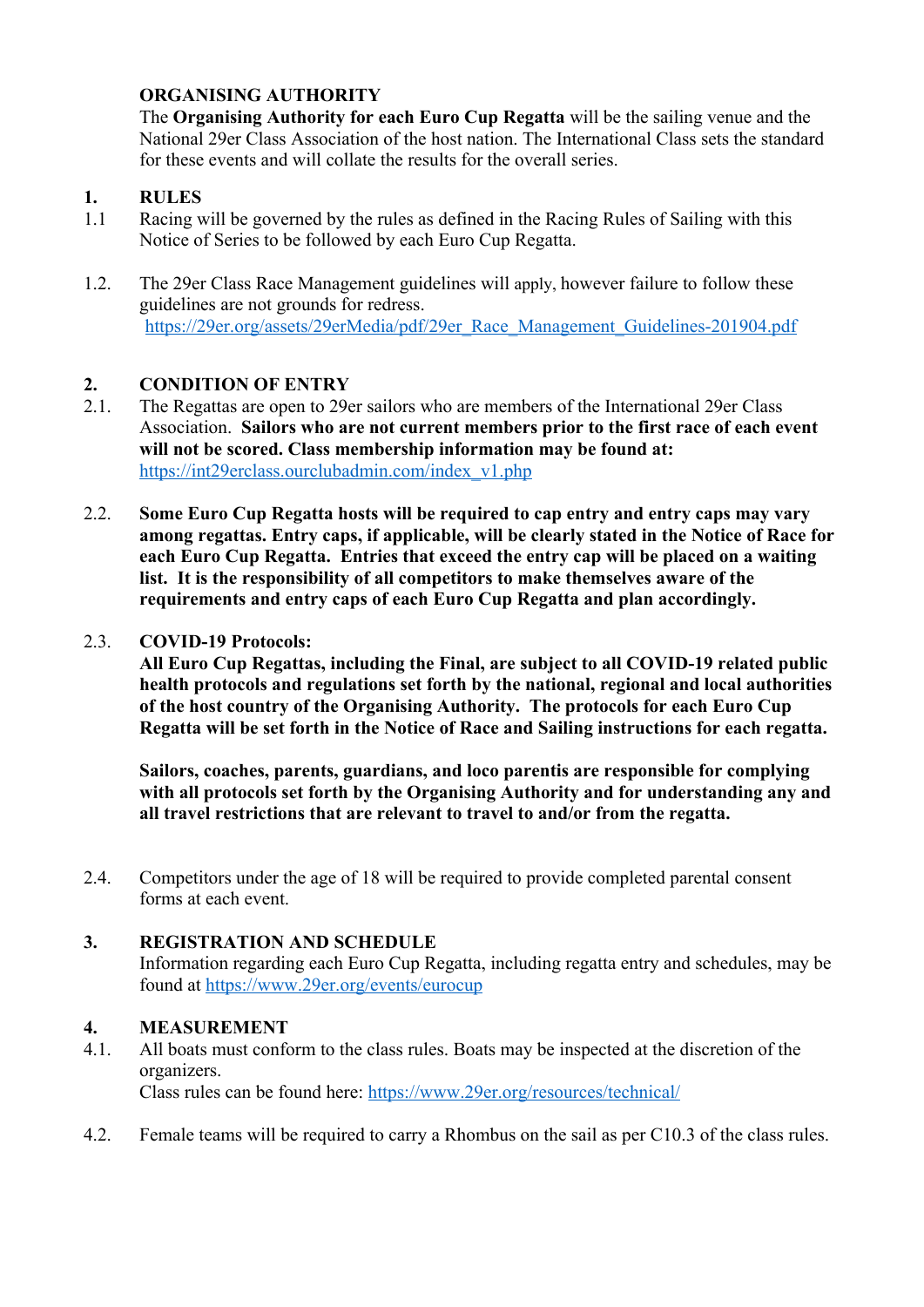# **5. SAILING INSTRUCTIONS**

The Sailing Instructions for each Euro Cup Regatta will be distributed at registration OR posted on the individual regatta websites and may vary at each event.

#### **6. RACING AREA AND COURSES**

Individual Regatta Sailing Instructions will give the race areas and the course.

#### **7. SCORING**

- 7.1. The Low Points Scoring System of Appendix A will apply.
- 7.2. Three races are required to constitute a Euro Cup Regatta.
- 7.3. For the purposes of determining the positions in the Euro Cup

series, the final scores of each Euro Cup Regatta shall be re-scored as follows:

| First place           | 1 point     |
|-----------------------|-------------|
| Second place          | 2 points    |
| Third place           | 3 points    |
| Each place thereafter | add 1 point |

- 7.4. If there is more than one boat that is correctly entered for the Euro Cup Regatta, but did not compete, they shall all receive equal last place scores.
- 7.5. The number of boats entered for each Euro Cup Regatta will probably differ. Therefore, the last place points will also differ.
- 7.6. For the purpose of series scoring, results will be based on the teams' performance (i.e. both helm & crew must be consistent throughout the entire Euro Cup Series). Change of helm or crew will result in a separate listing and will be scored separately.
- 7.7. Each Euro Cup Regatta will have sub-groups within the scores to recognize: Male teams (both helm & crew are male) Female teams (both helm & crew are female) Mixed teams (helm & crew mixed male/female) Under 17 teams (can be mixed/male/female teams from any nation born 2006 or later)
- 7.8. DNC will equal 500 points.
- 7.9. A minimum of 10 boats must be registered from a minimum of 2 nations for the Euro Cup Regatta to be scored in the Euro Cup Series.
- 7.10. The final Euro Cup results will be based on a team's **5** best results.
- 7.11. The Euro Cup Final will be non-discardable when calculating positions in the Euro Cup Series.

# **8. COACHES AND SUPPORTERS** The Class Support Vessel Regulations will apply https://www.29er.org/assets/29erMedia/pdf/V1.%20SAFETY%20RECOMMENDATIONS% 2029er.pdf

# **9. PRIZES**

9.1. Prizes will be awarded at the Euro Cup Final Regatta for the following categories in the Overall Series courtesy of Ovington Boats Ltd.